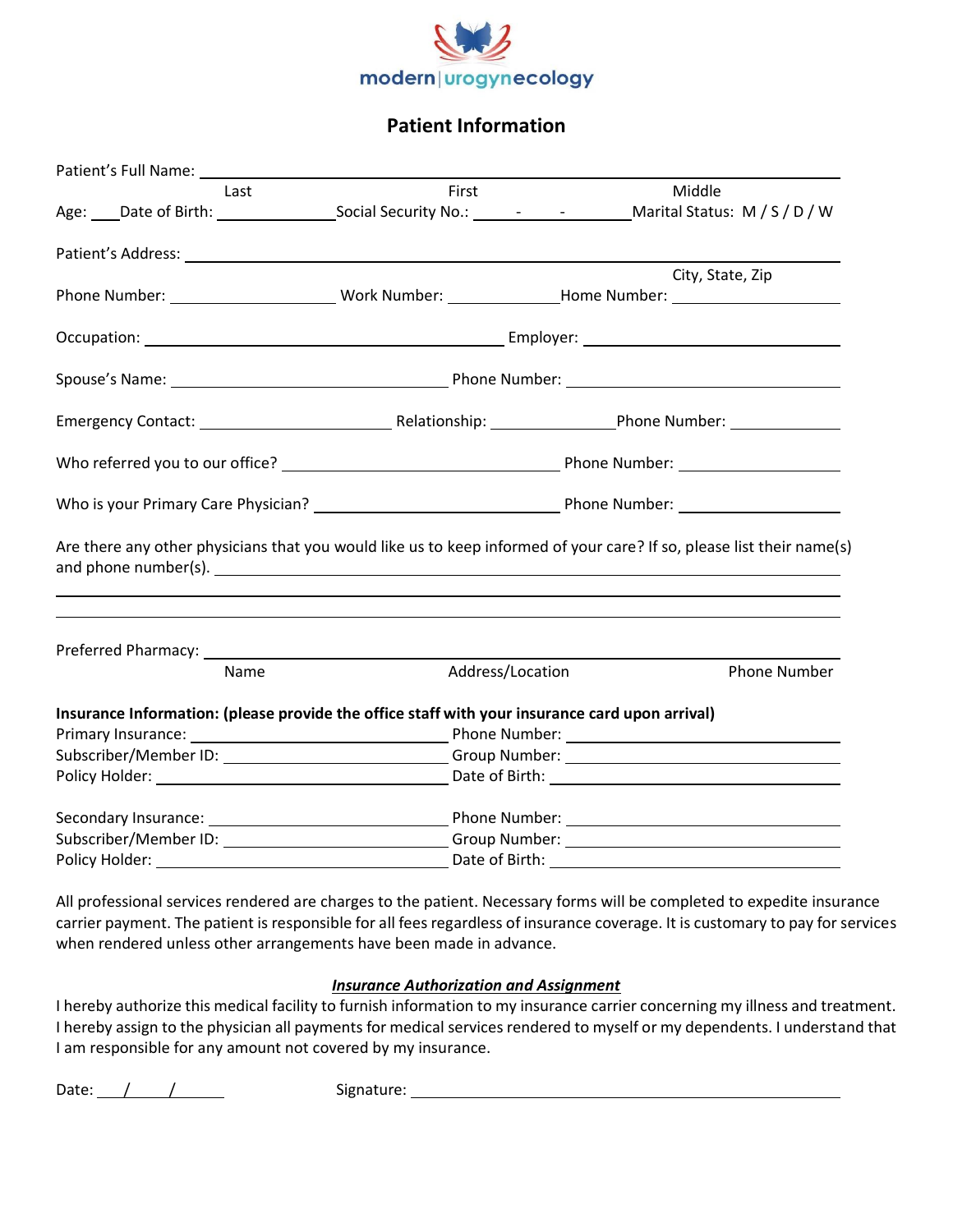

## **OFFICE POLICIES**

Thank you for choosing Modern UroGynecology for your medical care. Below you will find our office policies. Please read over them and should you have any questions or concerns, please feel free to contact us during normal business hours. To better serve the Metroplex, we have a variety of office locations to suit most patient's needs. The clinic hours at those locations may vary – however, our business hours are from 8am-5pm with a break for lunch from 12pm-1pm.

### **GENERAL OFFICE POLICIES:**

**Appointments:** Patients are seen by appointment only. If you anticipate or realize you will be more than 15 minutes late, please contact the office to notify the staff. You may be asked to re-schedule.

If time allows, appointment reminder calls are made a day or two before scheduled appointments. We do request that if you must cancel your appointment, please do so within 24 hours of your scheduled appointment date and time.

 **(Please initial) A \$25 cancellation fee will be assessed for any New Patient or Follow Up appointments not cancelled within the 24 hour timeframe.**

 **(Please initial) A \$50 cancellation fee will be assessed for any Urodynamic Study not cancelled within the 24 hour timeframe.** 

#### **FINANCIAL POLICIES:**

**Referrals:** Sometimes your insurance requires a referral to see a specialist, it is necessary for you to notify your primary care physician of this. Please verify that your primary care physician will obtain the referral authorization and it is beneficial that you receive a copy of any documentation of that authorization. We can schedule the patient without documentation of the referral authorization, but the physician will not be able to treat the patient without this documentation. Most primary care physician offices require at least 48 hours (or more) to process the referral authorization. Please have your PCP fax the referral to our office (469)440-7400.

**Insurance Cards:** Please notify the office staff if your insurance has changed, or if you have received a new insurance card. It is important to ensure we have the correct identification numbers and filing information.

**Benefits:** Insurance benefits can be very confusing. Each patient's policy differs. Our office staff will do their best to help you understand what your insurance covers, however, ultimately, it is your responsibility to be familiar with your benefits, including limitations and exclusions, as you, the patient, are responsible for payment. If you have any questions regarding any of this, including covered services, deductibles, maximum benefits, please contact the insurance administrator of your employer or your insurance company.

**Co-Pays:** All co-payments and deductibles must be paid at the time of service. This arrangement is part of your contract with your insurance company. Failure on our part to collect co-payments and deductibles from patients can be considered fraud. Please be aware that your insurance company may require a second co-pay if you address multiple problems during a physical exam or at the same time you have a procedure scheduled. **There will be a \$50 fee for any returned check.**

**HMO/POS:** You are required to be directed/referred by your **P**rimary **C**are **P**hysician (PCP) that you have selected or been assigned to by your insurance company before your appointment with Dr. Patel. If you have not done this, your insurance will not pay for your visit and you would be responsible for payment in full.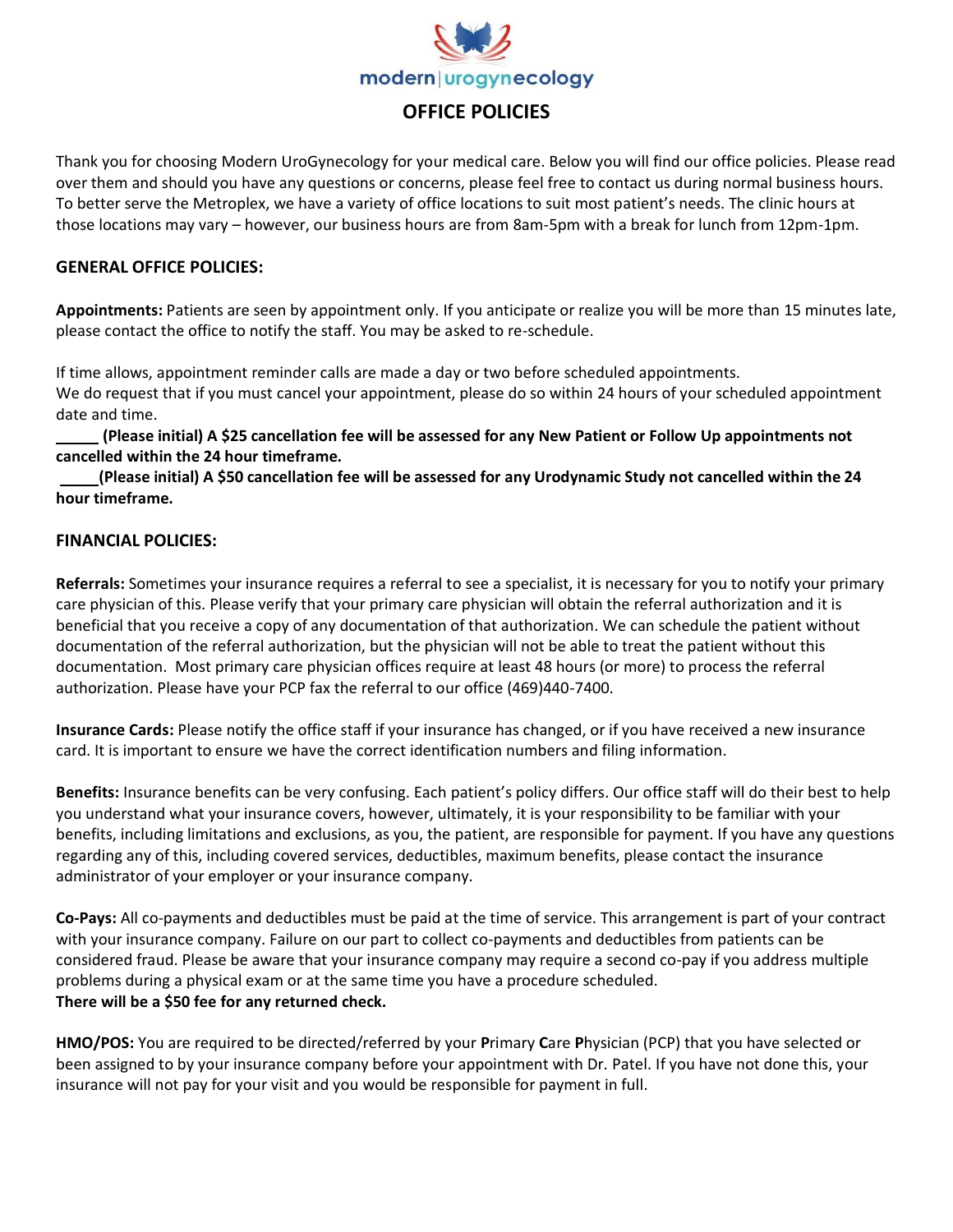

### *Office Policies continued…….*

**Terminating Relationship**: Unfortunately, it is sometimes necessary to terminate the patient/physician relationship. Our office will provide written notice of the termination and comply with regulations stipulated by the Texas Medical Board.

**Insurance payments:** We will sometimes ask your assistance to get the insurance company to pay the submitted charges. If they request some information from you, it is extremely important that you get them the information they request in a prompt manner. Always keep a copy of what you send them, along with the person's name to send it to. Please follow up with that person within 24 hours to verify that they have received the information you sent and will be processing your claims. Ultimately, it is your responsibility for payment of the services provided.

**Responsible Party**: This is the patient or their guardian for whom is responsible for their medical bills. Please make sure we have current and up to date responsibility party information, such as name, address and telephone number.

**Self-Pay:** Payment is required in full at the time of service. Self-pay prices vary depending on services rendered. Please speak with the office staff regarding self-pay options.

**Additional Fees:** If your employer requires any FMLA, Short / Long Term Disability forms or if you have any AFLAC or additional forms that need to be completed for your time off because of surgery, we require those forms to be submitted to our office within ten (10) days of your surgery date. There is a \$25 fee for *each* form submitted to be completed. This includes forms for family members and spouses that are taking time off to care for you as well.

#### **TREATMENT POLICIES:**

Your treatment will be based on medical necessity. Some procedures and labs may not be covered under your particular insurance plan. It is not our responsibility to verify that everything is covered before treatment is provided. It is recommended that if you are referred to an outside lab or imaging facility, that you contact your insurance provider to find out who has the best pricing and who is contracted with your policy. We will always do our best to accommodate these needs.

**Medication:** We prescribe the medication that we feel is best suited to your condition. If this medication is not covered, or has a very high co-pay, we would need to be provided with alternatives that are financially acceptable to you. In this case, you would need to contact your insurance / pharmaceutical provider and they will notify you which prescription would be best comparable and cost effective.

**Refills:** Please plan ahead for your prescription refills. If your prescription says no refills, please call your pharmacy. They will process an electronic or fax a refill request to us. Please allow up to 48 hours to process the authorization request, we ask that you plan accordingly.

Patient Signature **Date Signature Community** Controller and Date Signed Date Signed

Print Name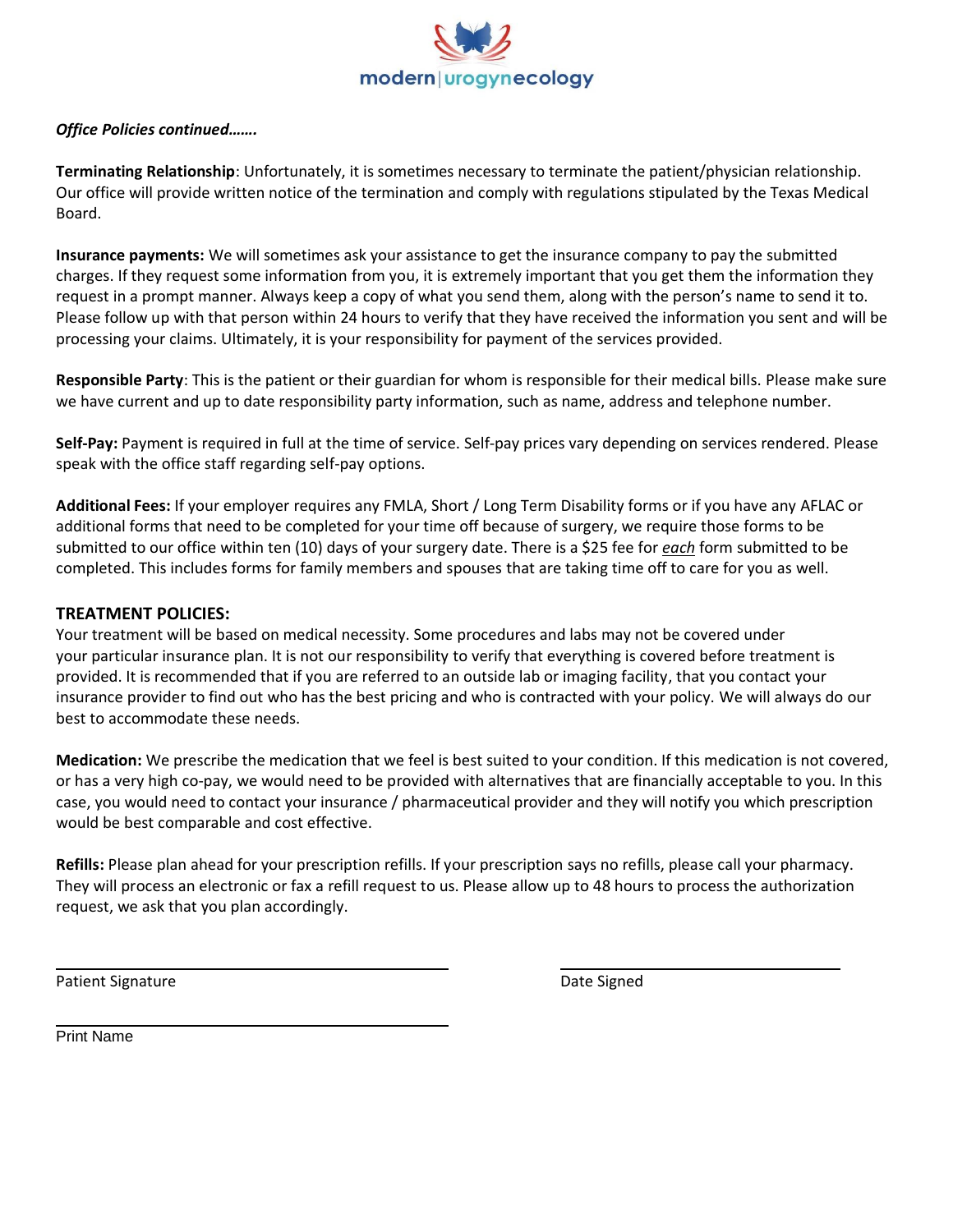

## **PATIENT RECORD OF DISCLOSURE**

In general, the HIPPA privacy rule gives individuals the right to request a restriction on uses and disclosures of their protected heal information (PHI). The individual is also provided the right to request confidential communications or that a communication of PHI be made by alternative means, such as sending correspondence to the individual's office instead of the individual's home.

*I wish to be contacted in the following manner (check all that apply):*

| Home Telephone Number:<br>Leave message w/detailed information<br>Leave message w/call-back number only | <b>Written Communication</b><br>Mail to my home address<br>Mail to my work/office address<br>Fax to this number: |
|---------------------------------------------------------------------------------------------------------|------------------------------------------------------------------------------------------------------------------|
| Work Telephone Number:<br>Leave message w/detailed information                                          | Other:                                                                                                           |

Leave message w/call-back number only

The Privacy Rule generally requires healthcare providers to take reasonable steps to limit the use of, disclosure of, and requests for PHI to the minimum necessary to accomplish the intended purpose. The provisions do not apply to uses or disclosures made pursuant to an authorization requested by the individual.

> *Please note: Uses and disclosures for patient treatment records, payment information, and/or healthcare operations may be permitted without prior consent in an emergency.*

Patient/Guardian Signature data and the Date

Print Name **Date of Birth**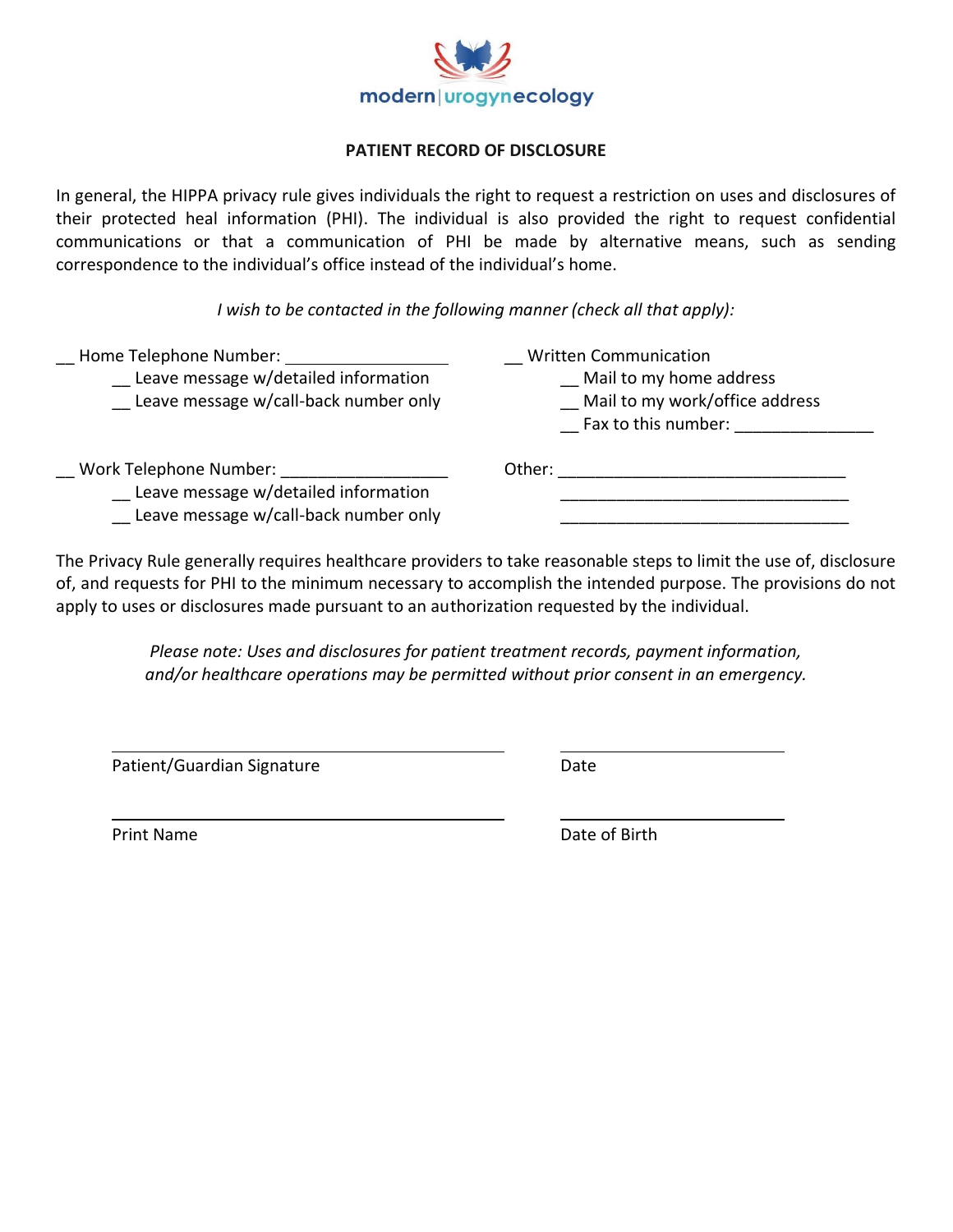

### **Consent for Treatment and Payment Agreement**

I hereby authorize Amit I. Patel, MD to use and/or disclose my health information which specifically identifies me or which can reasonably be used to identify me to carry out my treatment, payment and healthcare operations. I understand that while my consent is voluntary, if I refuse to sign this consent, the healthcare providers of Amit I. Patel, MD may refuse to treat me. I authorize the providers to administer such treatment as they deem advisable for my diagnosis and treatment. I certify that I have been made aware of the role and services offered by the providers and I consent to care by such providers. I understand that these services are voluntary and that I have the right to refuse these services. This consent will remain in full force unless revoked in writing and will not affect any actions that were taken prior to receiving my revocation. A photocopy of this consent shall be considered valid as original.

Patient and/or guarantor are responsible for charges incurred. It is a courtesy for our office to file with your insurance; however, you are responsible for your co-pay and/or percentage which will leave you liable for any additional charges incurred. I have fully read and understand the above payment policy. I agree to forward Amit I. Patel, MD all insurance or third party payments that I receive for services rendered to me immediately upon receipt.

#### **Medicare Lifetime Authorization**

I certify that the information given by me in applying for payment under Title XVII of the Social Security Act is correct. I authorize any holder of medical information about me to release to the Social Security Administration or its intermediaries or carries any information needed for this or a related Medicare claim. I request that the payments of authorized benefits be paid on my behalf. I assign the benefits payable for services to the physician or organization furnishing the services or authorize such physician or I request this authorization also apply to all other insurance.

| Patient Signature: | Date. |  |
|--------------------|-------|--|

### **Release of Medical Information**

Please let us know the names of whom we may release health information to or may be allowed to enter the exam room during discussion regarding heal information. I understand that I may request individuals to leave the room at any time.

| Name of Person who is authorized:                                                                                    | Release info                                                                                                                                                                                                   | Allowed in exam room                                                                                                                                                                                                           |
|----------------------------------------------------------------------------------------------------------------------|----------------------------------------------------------------------------------------------------------------------------------------------------------------------------------------------------------------|--------------------------------------------------------------------------------------------------------------------------------------------------------------------------------------------------------------------------------|
| <u> 1989 - Johann Stein, markin sanadi samani ya mwaka wa 1989 - Amerika mwaka wa 1989 - Amerika mwaka wa 1989 -</u> | Yes / No<br>Yes / No<br>Yes / No<br>Yes / No                                                                                                                                                                   | Yes / No<br>Yes / No<br>Yes / No<br>Yes / No                                                                                                                                                                                   |
| What Information may we release to the above named recipient:                                                        |                                                                                                                                                                                                                |                                                                                                                                                                                                                                |
|                                                                                                                      | __ All Personal Health Information ______ Billing information ____ Office Notes __________ Mental Health records<br>__ Labs/Diagnostic test results __________ Prescriptions _________ Appointment information |                                                                                                                                                                                                                                |
|                                                                                                                      | This authorization for release of information expires: _________________________                                                                                                                               |                                                                                                                                                                                                                                |
|                                                                                                                      | <b>Patient Date of Birth:</b>                                                                                                                                                                                  |                                                                                                                                                                                                                                |
|                                                                                                                      |                                                                                                                                                                                                                | Date: the contract of the contract of the contract of the contract of the contract of the contract of the contract of the contract of the contract of the contract of the contract of the contract of the contract of the cont |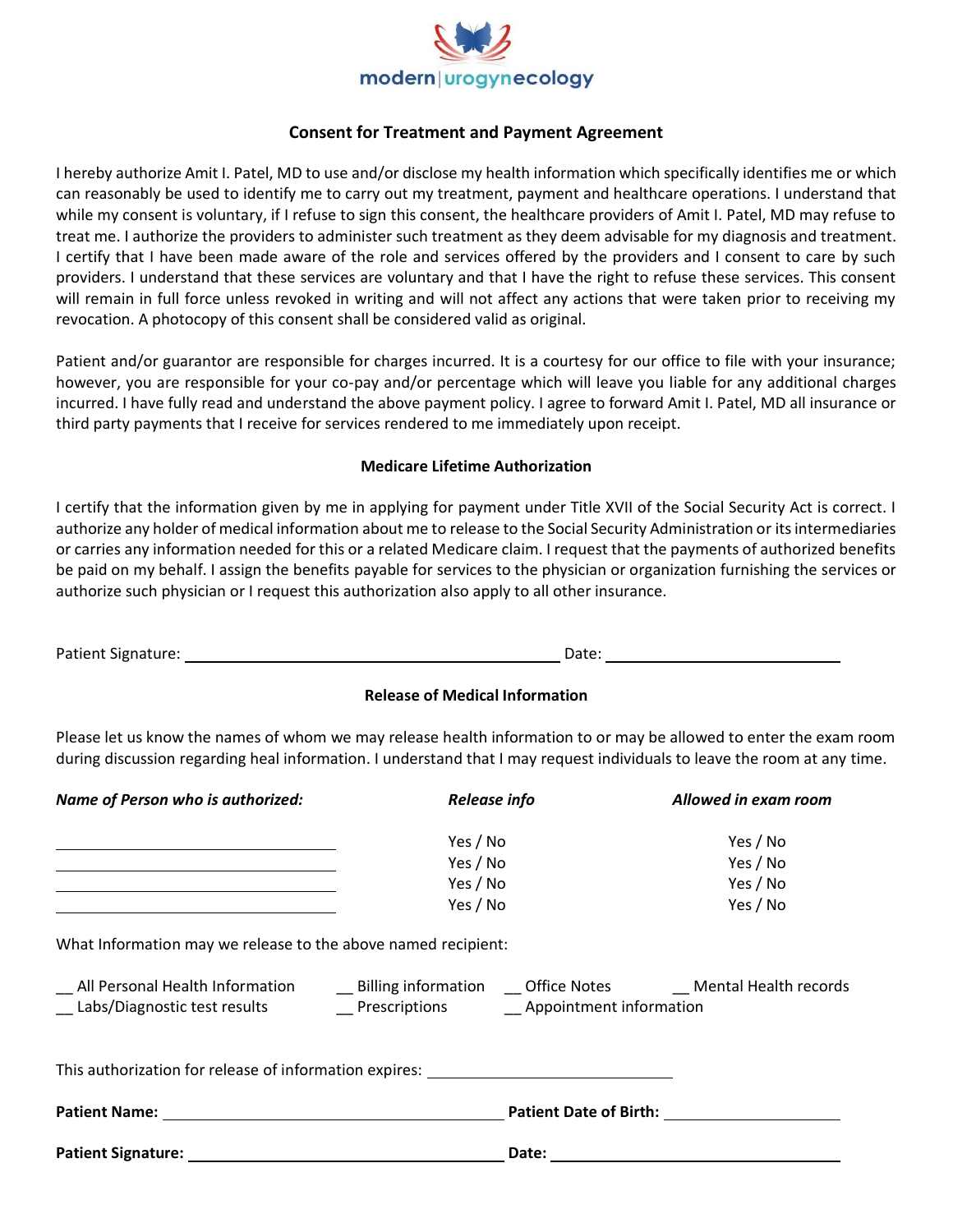

# **Authorization to Release Healthcare Information**

|                              | <b>Printed Name</b><br>Previous Name: <u>(Maiden Name)</u>                                                                 |                                                                                   |    |
|------------------------------|----------------------------------------------------------------------------------------------------------------------------|-----------------------------------------------------------------------------------|----|
|                              |                                                                                                                            |                                                                                   | to |
|                              | release healthcare information of the patient named above to:                                                              |                                                                                   |    |
|                              | Name: Modern Urogynecology / Amit I. Patel, MD FACOG<br>Address: 3822 Bower Ave. (mailing/administrative) Dallas, TX 75219 |                                                                                   |    |
|                              | This request and authorization applies to:                                                                                 |                                                                                   |    |
|                              |                                                                                                                            | - Healthcare information relating to the following treatment, condition or dates: |    |
|                              |                                                                                                                            |                                                                                   |    |
| _ All healthcare information |                                                                                                                            |                                                                                   |    |
|                              |                                                                                                                            |                                                                                   |    |
|                              |                                                                                                                            |                                                                                   |    |
|                              |                                                                                                                            |                                                                                   |    |
| <b>Patient Signature</b>     |                                                                                                                            | Date Signed                                                                       |    |
|                              |                                                                                                                            |                                                                                   |    |
|                              |                                                                                                                            | PLEASE FAX RECORDS TO: 469 - 440 - 7400                                           |    |

*Thank you!*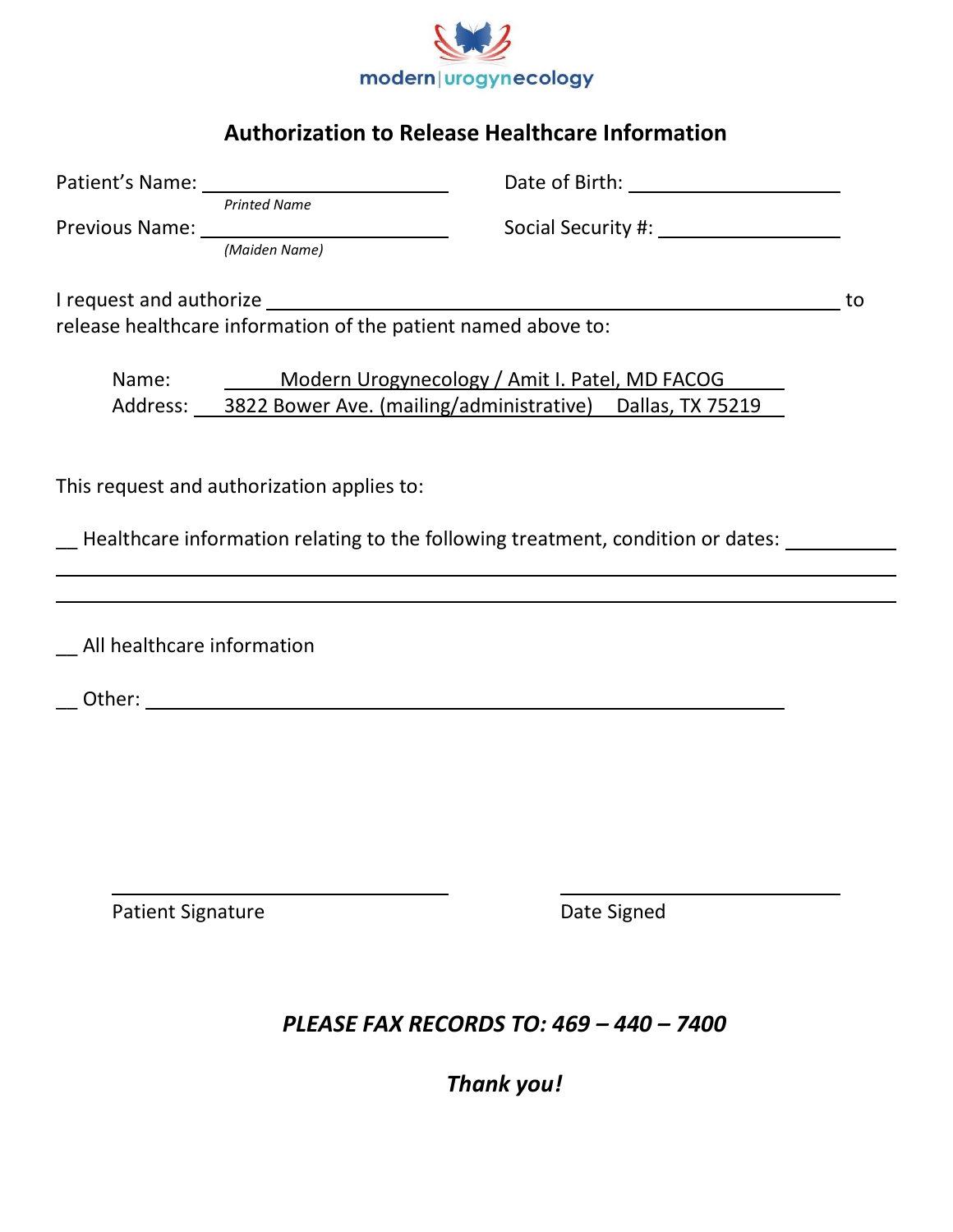

**Page 1 of 3**

# **Medical and Surgical History Intake Form**

| <b>Patient Name:</b> | Date of Birth: |
|----------------------|----------------|
|                      |                |

**Medical History**

| <b>Medical Problem</b> | <b>When Diagnosed?</b> | <b>Medication(s) for this?</b> |
|------------------------|------------------------|--------------------------------|
|                        |                        | Yes<br>No                      |
|                        |                        | Yes<br>No                      |
|                        |                        | Yes<br>No                      |
|                        |                        | Yes<br>No                      |
|                        |                        | Yes<br>No                      |
|                        |                        | Yes<br>No                      |
|                        |                        | Yes<br>No                      |
|                        |                        | Yes<br>No                      |
|                        |                        | Yes<br>No                      |
|                        |                        | Yes<br>No                      |

## **Medication List (please use a separate sheet of paper if needed)**

| <b>Medication</b> | <br><b>Dosage</b> | Route          | . .<br>Frequency  | Indication           |
|-------------------|-------------------|----------------|-------------------|----------------------|
| (rx name)         | (mg, mcg)         | (ex: by mouth) | (how often taken) | (why do you take it) |
|                   |                   |                |                   |                      |
|                   |                   |                |                   |                      |
|                   |                   |                |                   |                      |
|                   |                   |                |                   |                      |
|                   |                   |                |                   |                      |
|                   |                   |                |                   |                      |
|                   |                   |                |                   |                      |
|                   |                   |                |                   |                      |
|                   |                   |                |                   |                      |
|                   |                   |                |                   |                      |
|                   |                   |                |                   |                      |
|                   |                   |                |                   |                      |
|                   |                   |                |                   |                      |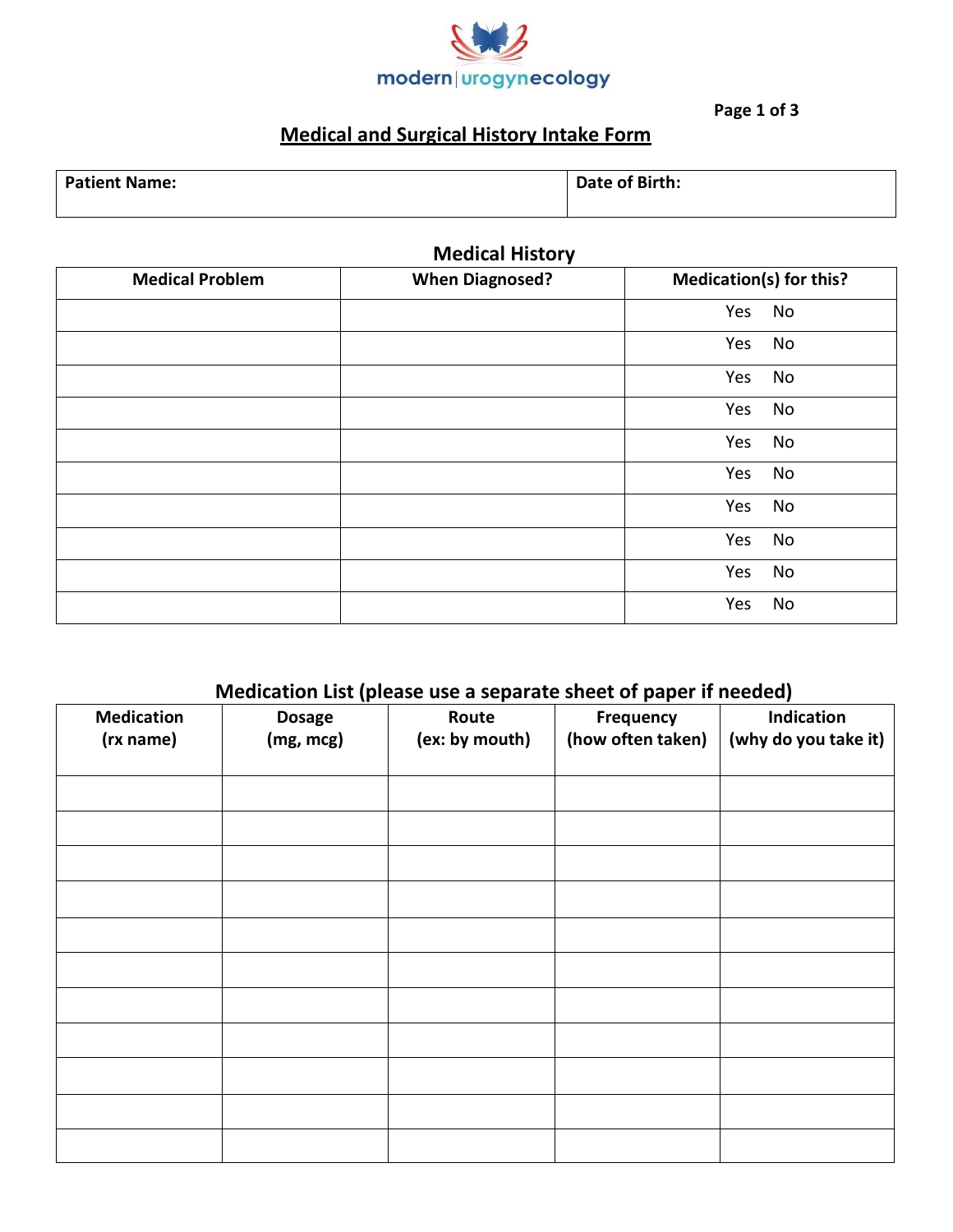

## **Page 2 of 3**

|                       | <b>Allergies</b> | <b>NKDA</b> |  |
|-----------------------|------------------|-------------|--|
| <b>Medication</b>     |                  | Reaction    |  |
|                       |                  |             |  |
|                       |                  |             |  |
|                       |                  |             |  |
| Latex Allergy? Yes No |                  |             |  |

# **Surgical History (use a separate sheet of paper if needed)**

| Procedure | <b>When? (Age or Year only)</b> |
|-----------|---------------------------------|
|           |                                 |
|           |                                 |
|           |                                 |
|           |                                 |
|           |                                 |
|           |                                 |
|           |                                 |

# **Social History**

| Do you drink alcohol?<br>Yes No                 | How much / often?                   |
|-------------------------------------------------|-------------------------------------|
| Do you smoke?<br>Yes No                         | How many packs /day?                |
| When did you quit smoking? (year)               | How long were you a smoker? (years) |
| Ilicit drugs? (marijuana, meth, cocaine? Yes No | <b>Please specify:</b>              |
| Do you work?<br>Yes No                          | Occupation:                         |
| Do you have tattoos?<br>Yes No                  |                                     |

## **Obstetric History**

| How many pregnancies?                                                     | How many births?                        |
|---------------------------------------------------------------------------|-----------------------------------------|
| How many were Full Term?                                                  | How many were Pre Term?                 |
| What type of births were they?                                            | # Vaginal?<br># C-Section?              |
| How many miscarriages / terminations?                                     |                                         |
| Were forceps used in vaginal delivery? Yes No                             | If yes, please indicate the # of times: |
| Size of your largest vaginal delivery:                                    | LBS<br>OZ                               |
| Any tears/episiotomy involving the rectum or<br>muscle around the rectum? | Yes<br>No                               |